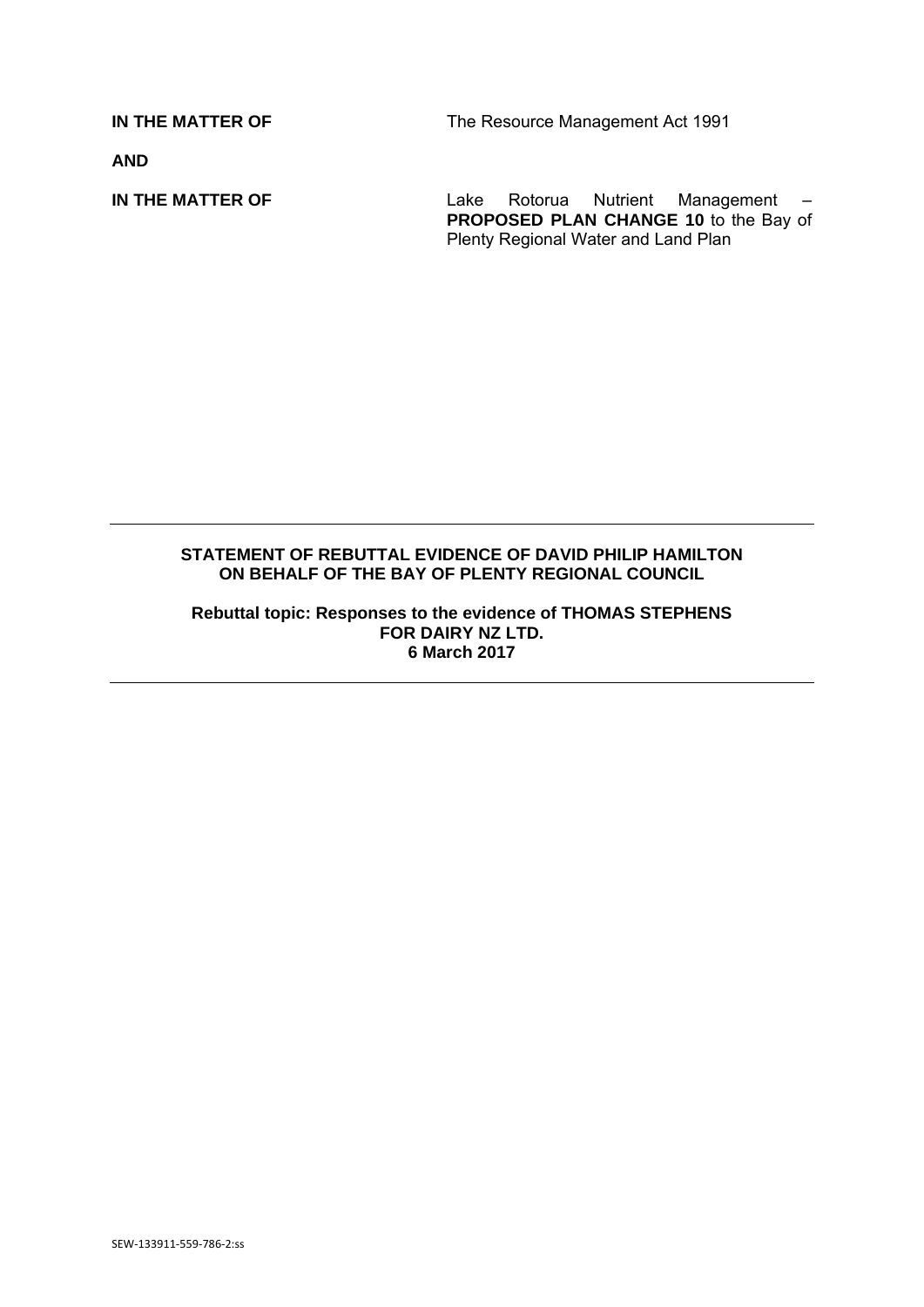## 1. **INTRODUCTION**

1.1 My full name is DAVID PHILIP HAMILTON. I hold the Bay of Plenty Regional Council Chair in Lake Restoration and am a Professor in Biological Sciences at the University of Waikato I confirm my qualifications and experience, and confirmation of compliance with the code of conduct for expert witnesses, as set out in my evidence in chief.

1.2 Below I have set out the main reasons why I disagree with Dr Stephen's evidence: it 'cherry-picks' data, and overlooks some of the usual rules of analysis and interpretation. I understand that weight accorded to evidence is a matter for the Panel to determine. I have explained the main reasons upon which I base my opinion and have pointed out many of the matters that I disagree with Dr Stephens about, and explained why. Where I have not commented does not mean I am in agreement.

1.3 In providing this rebuttal, I will reiterate parts of my summary and reinforce the evidence base for this rebuttal. It is important to appreciate that the information given in both my full and summary evidence condenses a large quantity of original research that I have conducted on Lake Rotorua over the past 15 years. This research includes empirical data, detailed analyses of the lake and catchment dynamics, and catchment and lake modelling. This research has been subject to multiple reviews, including:

(i) 'Blind' review by reviewers with expertise in the subject area, as part of a standard scientific review process for papers submitted for publication to scientific journals. The editorial process involves editorial evaluation of whether a paper is suitable for publication following consideration of the reviews (usually two), corrections by the authors, and one or more resubmissions of the paper until the paper is either rejected or deemed suitable for publication. A number of peer reviewed published papers are referenced in my evidence.

(ii) Evaluation of research (reports, data and analyses) by the Water Quality Technical Advisory Group for the Rotorua lakes. This group is selected by the Bay of Plenty Regional Council to provide independent scientific advice to the council. It comprises of external members from the University of Waikato, NIWA, GNS, DairyNZ, Scion, Te Arawa Lakes Trust and Rotorua Lakes Council. The Water Quality Technical Advisory Group provides a rigorous consensus based approach on the quality of the science and technical investigations required to better inform lake management.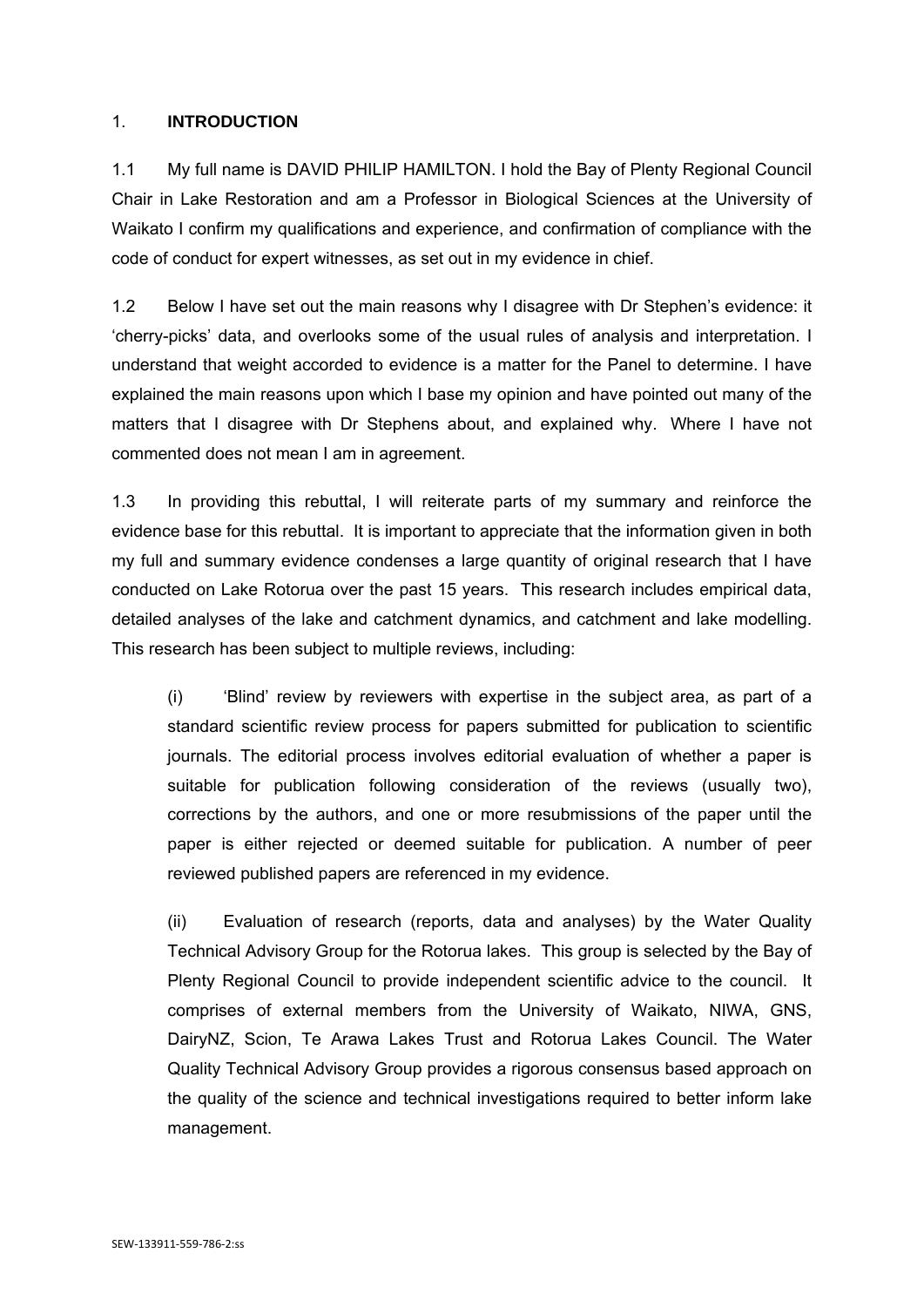iii) Internal review (within the Environmental Research Institute of the University of Waikato) of reports commissioned by Bay of Plenty Regional Council. This review includes scientific review independent from the authors and approval for release by a designated authority within the Environmental Research Institute.

1.4 The above processes have ensured a level of quality control and accuracy that is critical to informing the Proposed Plan Change 10. Such a review process (specifically 1.3(iii) above) was applied also when trends in water quality for Lake Rotorua were analysed during the period 2001-2012<sup>1</sup>. This analysis was undertaken at the request of Deputy Environment Commissioner David Kernohan in collaboration with the DairyNZ and on behalf of the Lake Rotorua Stakeholders Technical Advisory Group, as mentioned in the evidence of Dr Stephens. However, Dr Stephens appears to have used data selectively from this report (i.e., selected subsets of data within the period 2001-2012). As mentioned below, his evidence which relates to this report is his interpretation and is not the consensus of the authors, nor is his interpretation contained within the report. Most other evidence that Dr Stephens presents is based on a critique of the scientific papers and reports presented by me and which have been extensively peer reviewed and contain original research from field data and laboratory experiments, as well as modelling studies. I refer to the relevant sections of his evidence below, with the relevant paragraphs of his evidence in parentheses, in my rebuttal.

## 2. **REBUTTAL TO STATEMENT OF EVIDENCE BY THOMAS STEPHENS FOR DAIRYNZ LIMITED<sup>2</sup>**

2.1 (2.1) and (2.2) It is not clear what is meant by a "change to our understanding of algal-nutrient dynamics in Lake Rotorua". An evidence-based understanding of algal-nutrient dynamics is given in the Smith et al. (2016) paper<sup>3</sup>. It provides a detailed analysis of nitrogen, phosphorus and chlorophyll a concentrations in Lake Rotorua, as well as a summary of multiple nutrient limitation bioassays that have been undertaken to contribute information on algal-nutrient dynamics in the lake.

2.2 (2.2) Dr Stephens statement that "…the lake response to aluminium sulphate ("alum") dosing has achieved the Regional Water and Land Plan Objective 11 (TLI ≤4.2) under markedly different nutrient loading mechanisms than expected", requires clarification as to what these loading mechanisms are. I interpret that Dr Stephens means that the TLI

1

<sup>1</sup> Abell et al. (2012)

 $2$  Numbers in brackets denote the paragraphs in Dr Stephen's evidence that I am rebutting.

 $3$  Smith et al. (2016)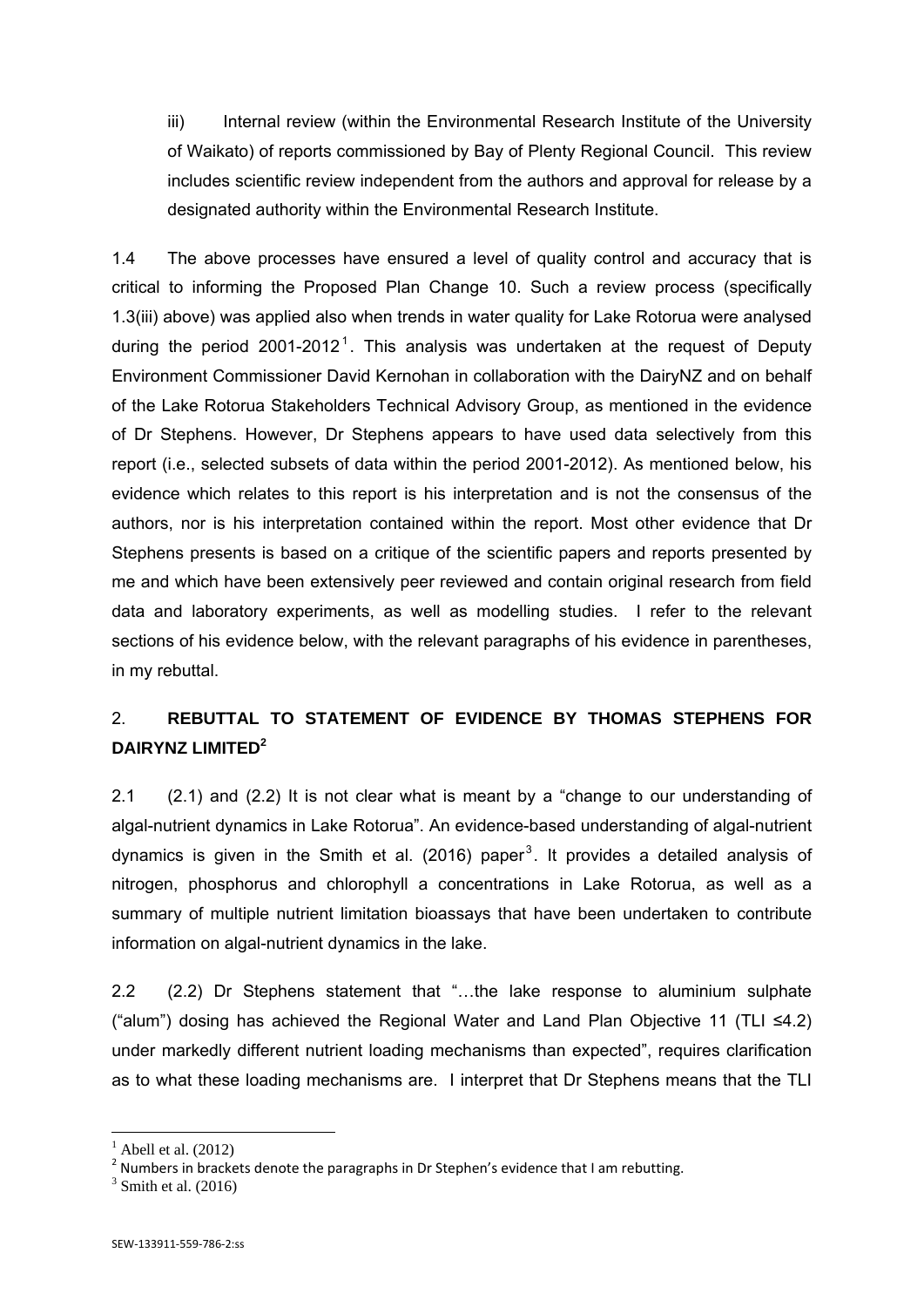target was achieved despite external loads exceeding the 'sustainable' values, but he has failed to mention that the overriding reason for this is due to alum dosing.

2.3 (2.3) Dr Stephens states that "I do not comment on the risks nor appropriateness of continued alum dosing". This is incorrect; see footnote 43 of his evidence.

2.4 (3.1) It is unclear why Dr Stephens has truncated his analysis to 2003 when the report that he co-authored<sup>4</sup> analysed data from 2001. Incidentally, 2003 was the year with the highest TLI value. Choosing this year as a starting point biases the analyses. In this paragraph Dr Stephens mentions that "lake health has oscillated about a TLI of 4.2  $(\pm 0.2)$ , required by the Bay of Plenty Regional Water and Land Plan, Objective 11" [since 2012]. Dr Stephens has misinterpreted the TLI objective in the Water and Land Plan. It is a limit, not a target. Dosing of both streams commenced in 2010 and since that time the TLI has ranged from 4.1 to 4.4; it has only ever been *less than* 4.2 in one year (2014<sup>5</sup>). Because of the logbased nature of the TLI scale, a 0.2 overshoot of the TLI represents a significant failure to meet Objective 11. This error is also relevant to paragraph 4.1 of his evidence. It is also of note that the data have again been 'cherry picked' by Dr Stephens; his analysis starts in 2012, which is the first year when the TLI was less than the target, yet alum dosing of both inflows commenced in 2010.

2.5 (3.2) Dr Stephens states that "Improving TLI at Lake Rotorua was disputed prior to 2012" and references the joint report $6$ . It is not clear what was disputed as the report was the first to provide a >10 year data set for evaluation of a contemporary TLI trend. In this paragraph he also states that "the lake has become P-limited, largely due to alum dosing" and refers to the report by Hamilton et al.  $(2015)^7$ . This statement is inaccurate. First, it should refer to phytoplankton (not the lake) in terms of nutrient limitation; a mistake made consistently throughout his rebuttal. Second, the Executive Summary of the Hamilton et al. (2015) report states: "Even with alum dosing, Abell et al.'s (2014) study and field observations suggest that in Lake Rotorua there are locations where, and periods when, either nutrient or both limit phytoplankton growth". The statement in the Hamilton et al. (2015) report is consistent with the occurrence routinely of co- or dual-nutrient limitation.

2.6 (3.4) Dr Stephens suggests that there is "…evidence that P-limitation is effective at attaining a TLI ≤4.2" but he has failed to mention in this paragraph that there is no direct evidence of P-limitation and that P reductions have been attained by alum dosing of two

**.** 

 $<sup>4</sup>$  Abell et al. (2012)</sup>

<sup>5</sup> Scholes and Hamill (2016)

 $<sup>6</sup>$  Abell et al. (2012)</sup>

 $<sup>7</sup>$  Hamilton et al. (2015)</sup>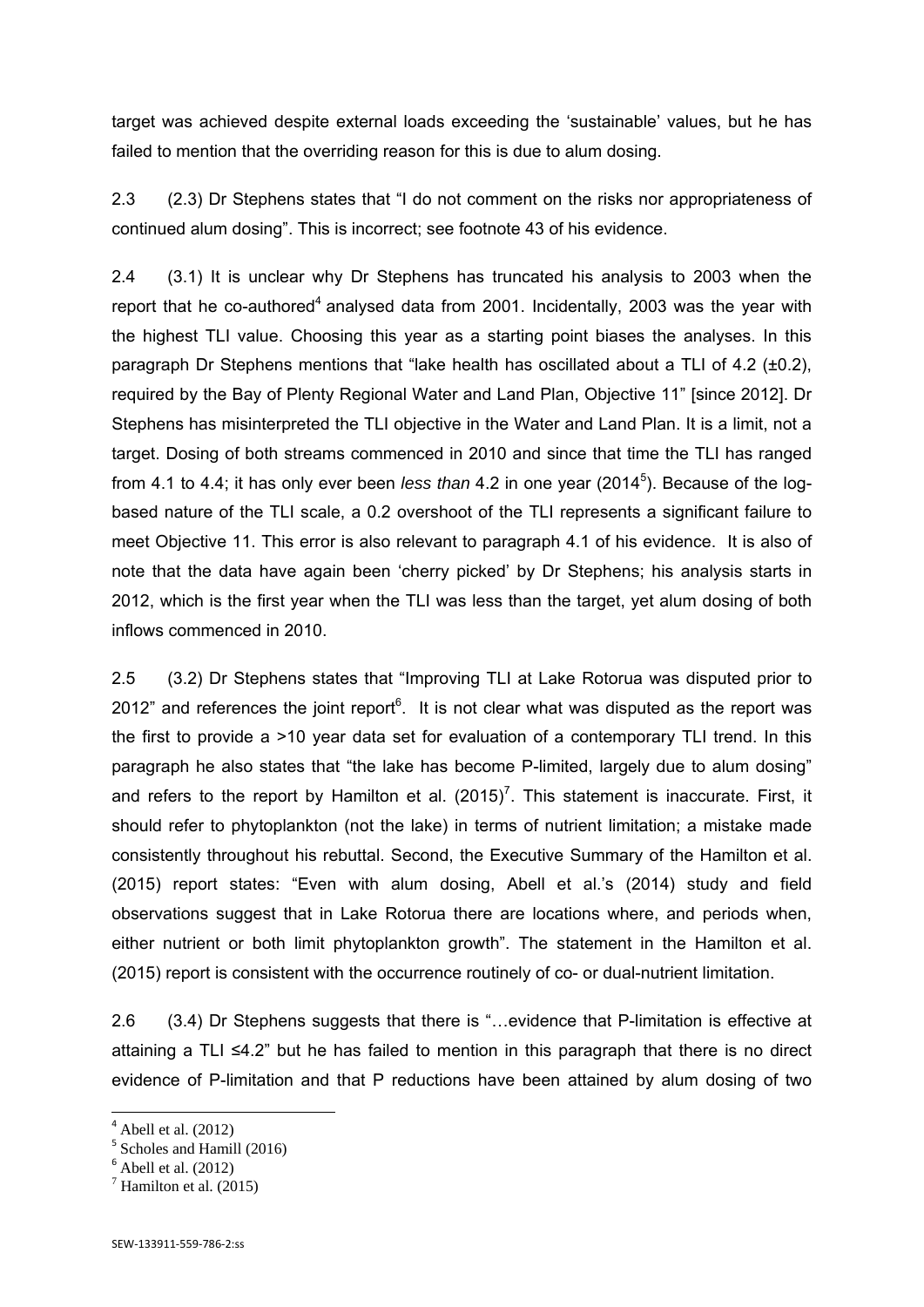streams. His statement that there should be "research into P-management strategies" reinforces the need for Plan Change 10 to include a limit on nitrogen loads to Lake Rotorua, with concurrent phosphorus reductions, as indicated in my evidence. Dr Stephens' statement in this paragraph appears to have also ignored two highly relevant reports about methods to mitigate phosphorus,  $8.9$  of which McDowell (2010) specifically addresses P mitigation in the Rotorua catchment.

2.7 (4.1) It is not clear what Dr Stephens is referring to when he states that "I demonstrate this was not predicted by in-lake modelling" because the modelling that he refers to<sup>10</sup> was undertaken only up to 2009. The purpose of that study was to predict TLI under effects of land use change (external loading) and climate change, and in-lake effects of alum were neither considered, nor simulated. This was because until 2009 alum was only dosed to a single inflow and at lower rates than for contemporary dosing.

2.8 (4.3) Dr Stephens has presented a very narrow evaluation of nutrient ratios. Phytoplankton do not grow on ratios and they are strongly dependent on the availability (viz. concentration and supply) of nutrients. Both concentrations and ratios play a role in limiting phytoplankton growth, and these may vary amongst lakes depending on phytoplankton assemblages and their nutritional and physiological status. A range of thresholds in mass TN:TP ratios have been defined to represent likelihood of N-limitation and P-limitation, respectively and these are presented by Abell et al.  $(2010)^{11}$ , e.g., <13:1 and >36:1, <9:1 and >23:1. Annual means for TN and TP presented in Abell et al. (2012), of which Dr Stephens is a co-author, yield an annual mean TN:TP mass ratio of 17:1 for the alum dosing period (2007 to 2012); within the range of literature values for co-limitation presented in Abell et al. (2010) and within the range of P-limitation in the lower ratios actually used by Abell et al. (2010) though it is important to note that ratios varied from 12:1 to 28:1 through this period. Dr Stephens notes the need to "manage acute risks of failing to restrict a limiting nutrient". This statement appears to contradict much of his other evidence that argues against restrictions of N. And as Dr Stephens notes "Non-limiting nutrient reductions are increasingly also recommended for N or P even where a single nutrient strongly limits algal yield." This statement is consistent with the need to manage both N and P in the Lake Rotorua catchment as set out in PC 10.

2.9 (4.4) The lead sentence by Dr Stephens: "Trend analysis for Lake Rotorua demonstrates a consistent improvement in TLI since 2003, with most rapid improvement

**.** 

<sup>8</sup> McDowell (2010)

 $<sup>9</sup>$  McDowell et al. (2013)</sup>

 $10$  Hamilton et al. (2012)

 $11$  Abell et al. (2010)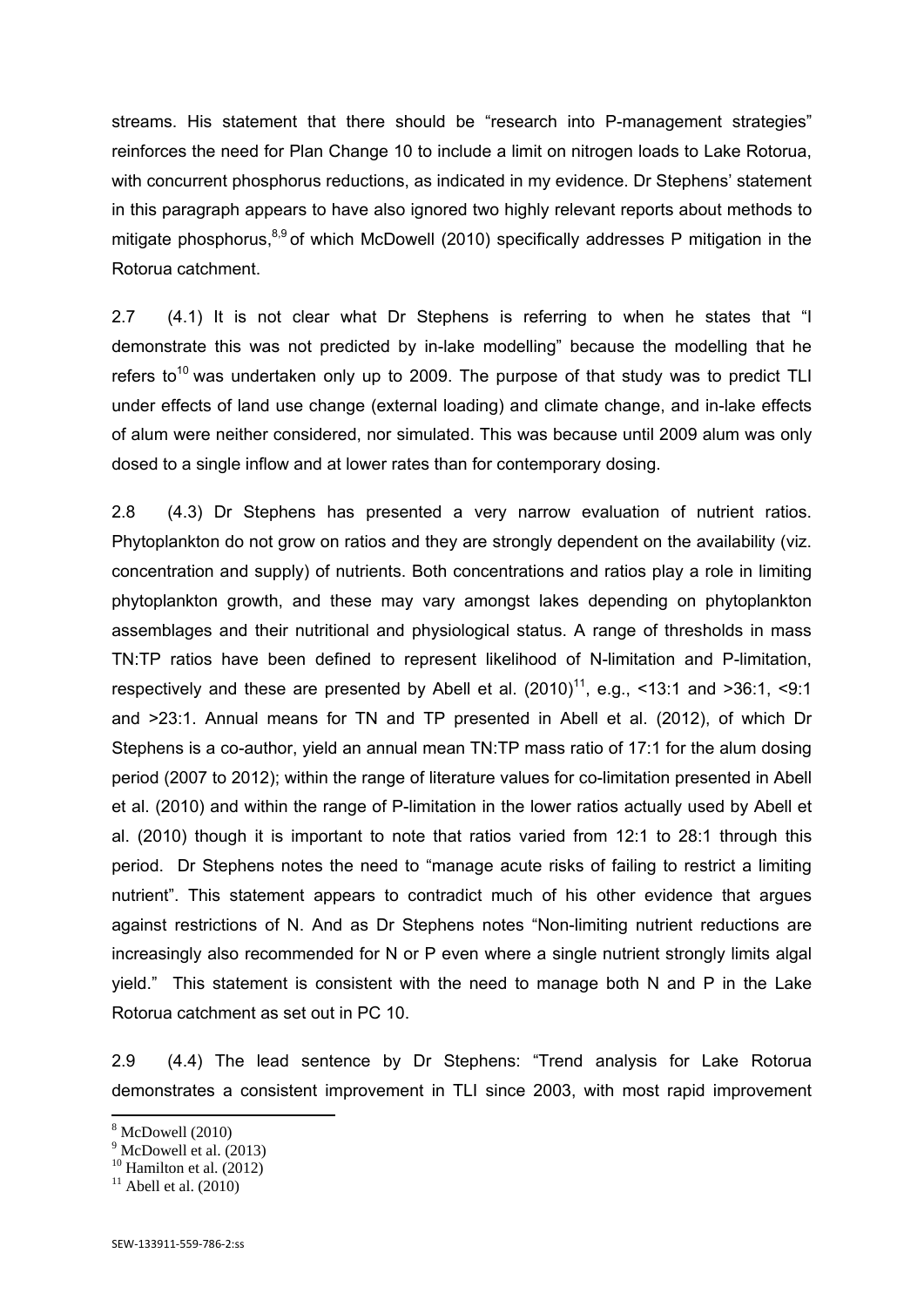between 2010 and 2012" should be disregarded. Firstly, Dr Stephens has used a starting period of 2003 instead of 2001 (see paragraph 2.3 above) and secondly, an independent evaluation of TLI for the period 2010 to 2012 was not undertaken. In this paragraph Dr Stephens states, with reference to trend analysis for the period 2010 – 2014 in a report by Hamill and Scholes  $(2016)^{12}$  that "statistically significant improving trends were still noted in Chl-a, TP, TN and TLI (in decreasing order of magnitude from 12 to 1%/yr; p<0.05)", but again he is incorrect. Of these variables only TN is reported to show a statistically significant trend across the two monitoring stations in Lake Rotorua (averaging 3.9% p.a. for the three years; a rate of change that I would hesitate to call a trend). Dr Stephens has misinterpreted these trends as levels of statistical significance across the two stations exceed 0.05 for Chla, TP and TLI.

2.10 (4.5) Dr Stephens again uses 2003 as the starting date for 'trend' analysis (see his paragraphs 5.2 and 5.4 also). In this paragraph the reference to "strengthen P-limitation" in Hamilton et al. (2015)<sup>13</sup> is incorrect; I made no such statement. In this paragraph Dr Stephens has again made reference to a trend over three years (2003-2006). Once again he has 'cherry picked' a particular set of data for which (i) 2003 had the highest TLI value and (ii) there is no trend as the TLI does not go down consistently from 2003 to 2006 (values in 2004 are lower than in 2005 and 2006).

2.11 (4.6) Dr Stephens indicates that "Recent improving trends in TP, Chl-a, SD and TLI were not predicted by in-lake and catchment modelling" and, following on from paragraph 4.5, presumably refers to the period between 2010 and 2012. However the Hamilton et al.  $(2012)^{14}$  report simulated only the period from 2002 to 2009 (i.e., before alum dosing rates were increased substantially and there was a consistent year-on-year decrease in TLI). It is also not clear what is meant in this paragraph by "Whilst understandable given the effects of alum in Lake Rotorua were inadvertent".

2.12 (5.1, 5.2 and 5.3) The statements that "Lake Rotorua has become strongly P-limited (5.1)" and "recent improvement in TLI strongly indicates algal growth in Lake Rotorua is now P-limited (5.2)" and "Ongoing P-limitation of Lake Rotorua (5.3) are incorrect assertions by Dr Stephens and are not based on multiple sources of evidence for nutrient limitation that I present in my evidence. A change in TLI should not be used as an indicator of limitation by a specific nutrient. In paragraph 5.1, it is also wrong to refer to a revised knowledge of Plimitation since Burger et al. (2007), as these authors were the first to find that there were

1

<sup>&</sup>lt;sup>12</sup> Scholes and Hamill (2016)

 $13$  Hamilton et al. (2015)

 $14$  Hamilton et al.  $(2012)$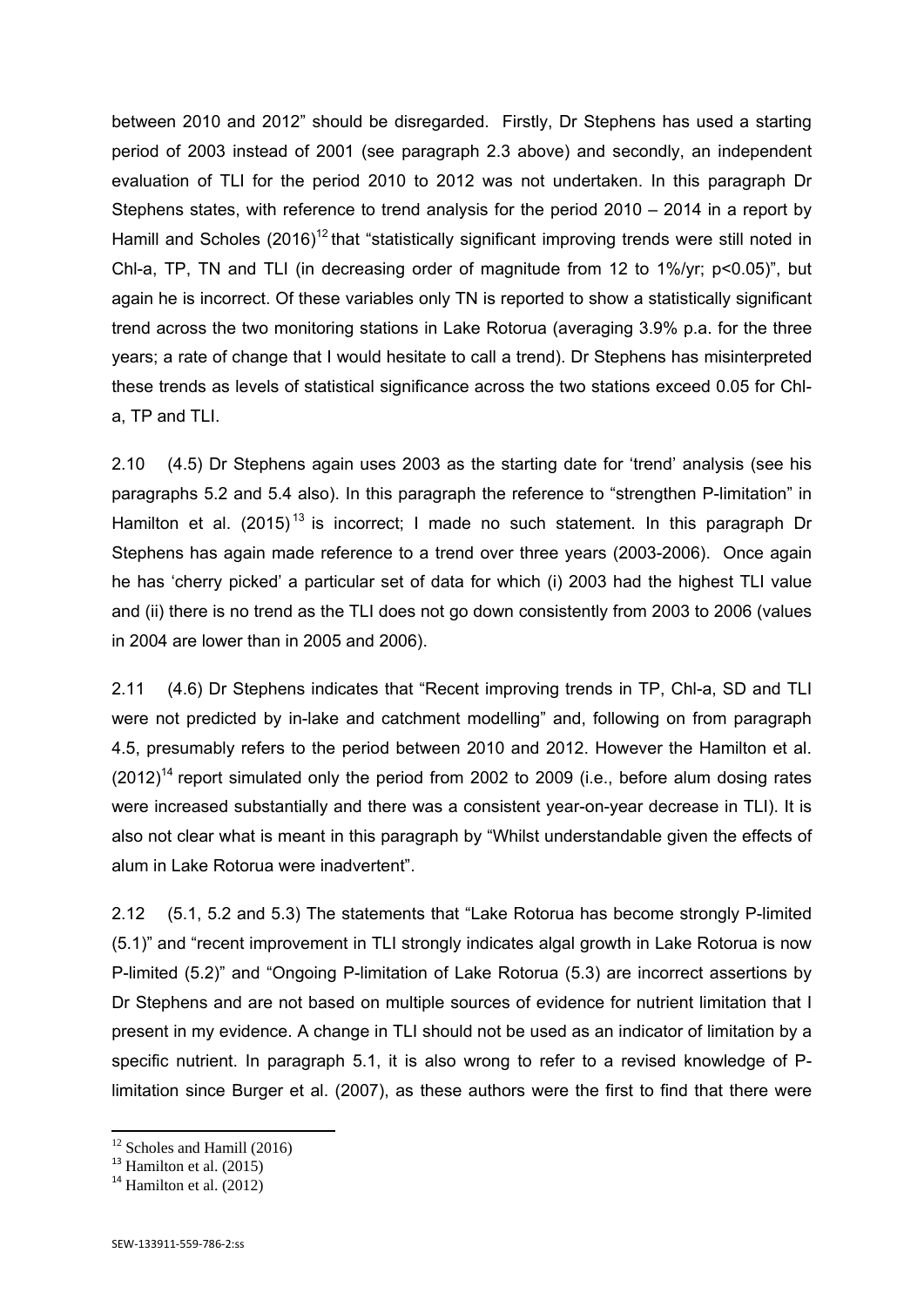periods and locations where P-limitation occurred in Lake Rotorua (although co-limitation by N and P was most common)<sup>15</sup>. The 'earlier consensus' mentioned in paragraph 5.2 should be disregarded as the TLI had not been formulated in the 1960s.

2.13 (5.4) It is not clear what is meant by "empirical testing into the effects of P, N or P and N removal from Lake Rotorua. Clearly it is not possible to experimentally test removal of different combinations of nutrients at a whole lake scale.

2.14 (5.5 and 5.6) In this paragraph Dr Stephens has again incorrectly paraphrased statements made by me and my co-authors. He states that we concluded that "a drive for Nlimitation would be ineffective and likely to degrade water quality by promoting cyanobacterial blooms" and "…refuting the recommendation for N-limitation". The title of the paper which Dr Stephens as commented on<sup>16</sup> is "Phosphorus and nitrogen loading restraints are essential for successful eutrophication control of Lake Rotorua, New Zealand". In this paper we make it clear that nitrogen loading controls are important to maintain or reduce current levels of phytoplankton growth-limiting nitrogen in Lake Rotorua. We also state that "Nutrient management policies that advocate reductions only in N loading are likely to lead to sharp and highly predictable declines in the water quality by stimulating the development of CyanoHABs dominated by heterocystous N2-fixing genera such as *Dolichospermum* (basionym *Anabaena*) and *Aphanizomenon*". This is consistent with the proposed Plan Change 10 which seeks to reduce phosphorus loads concurrently with nitrogen loads. The statement by Dr Stephens that "P-limitation has led to reduced dominance of phytoplankton by heterocystous (N-fixing) cyanobacteria in Lake Rotorua since 2003" is flawed from two perspectives. First, there was no proof of P-limitation. Second, dominance by heterocystous cyanobacteria was comparable in 1999, 2000 and 2001 (100%) compared with 2003 (97%), while heterocystous cyanobacteria were also strongly dominant in 2005 and 2007 (97%).

2.15 (5.6b) Dr Stephens states that "Simple linear regressions of TN or TP on Chl-a do not account for the interactive effects of nutrients". Our paper does not present these regressions as being intended for any other purpose than for statistical correlation purposes. Further, the statement that "…despite only TP having driven Chl-a" with reference to Fig. 5 in Smith et al. (2016) is grossly inaccurate on two counts. First, these relationships for TN and TP on Chl-a are statistically inferences, and do not necessarily identify 'drivers'. Second, to interpret that a 1% difference in the Chl-a variation explained by the regression relationships (42% for N and 43% for P)17 means that only TP is relevant, is not a scientific interpretation

1

 $15$  Burger et al. (2007)

 $^{16}$  Smith et al. (2016)

 $17$  Smith et al.  $(2016)$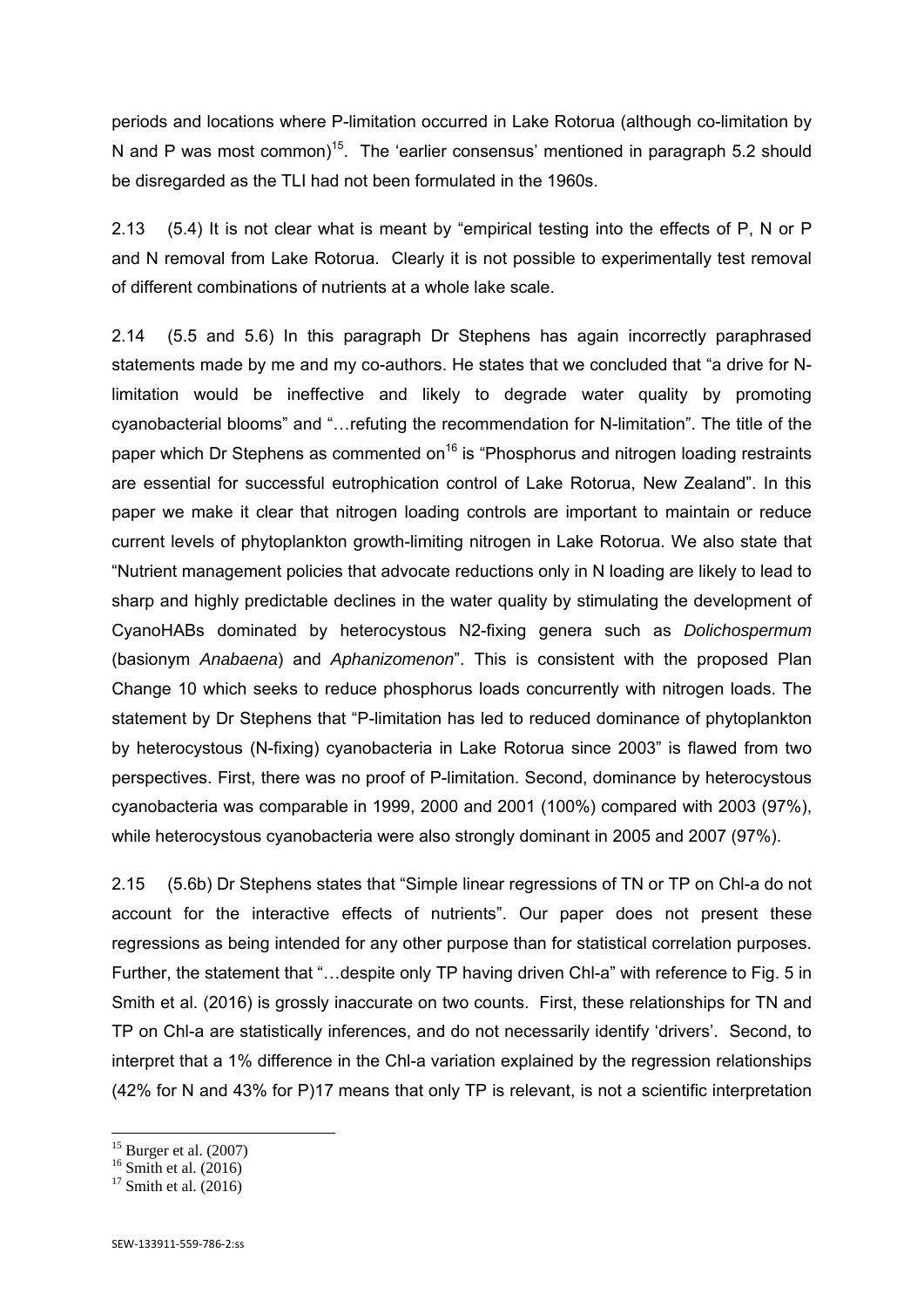of the results presented by my co-authors and I in this paper; there is no "error" (5.6b) in our results.

2.16 (5.7) Dr Stephens points to "P-limitation achieving a TLI of 4.2…contrary to the Section 42 report (paragraph 34) which says "altering the focus from nitrogen to phosphorus alone would not result in the TLI being achieved" ". Dr Stephens has not considered the challenge required to achieve P limitation in the absence of alum dosing. In my summary of evidence I indicate how this might only be achieved by reducing the anthropogenic load to zero – something that is clearly preposterous.

2.17 (5.8) Dr Stephens cites Hamilton et al. (2012) when indicating "Hence, alum dosing has resulted in combined external and internal TP loads of 34.5 tonnes/yr, approximately that of the sustainable P-load and suggesting the latter is appropriate to sustain a TLI of ≤4.2". But this report did not evaluate the effect of alum on external and internal TP loads and I am not aware of ever having provided any such estimate.

2.18 (5.10) With reference to Dr Stephens' comments about the report by Hamilton et al. (2015), we do not run scenarios of P limitation; we run scenarios of different N and P loading to ascertain effects on the TLI. In this paragraph, with reference to model results presented by my co-authors and I, Dr Stephens states that "If external P-loads were reduced to 23.4- 30.3 tonnes TP/year, then even if N-loads rose from today's 642 tonnes TN/year to a projected 730 tonnes TN/year at steady-state (representing contemporary loading without groundwater lag), the TLI would be between 3.5 and 4". Dr Stephens has not considered what might be possible in terms of reducing catchment phosphorus loads in the absence of alum dosing. His P loads stated above would require the anthropogenic P load to be negligible or zero (see Tempero et al. 2016). The 730 tonnes TN/year referred to by Dr Stephens actually refers to a contemporary land use and future steady state stream concentration *accounting for* groundwater lags: (refer to my evidence in chief at paragraph 15(i)).

2.20 (6.2) It is not that P reduction programmes do not work, it is that they cannot remove as much phosphorus as alum because more than 50% of the catchment load is from natural sources.

2.21 (6.3) It is unclear what is meant when Dr Stephens states that "Only general information on the effectiveness of dedicated P-management strategies has been produced for Council (in 2010)", with reference to the report by McDowell (2010) which is entitled The efficacy of strategies to mitigate the loss of phosphorus from pastoral land use in the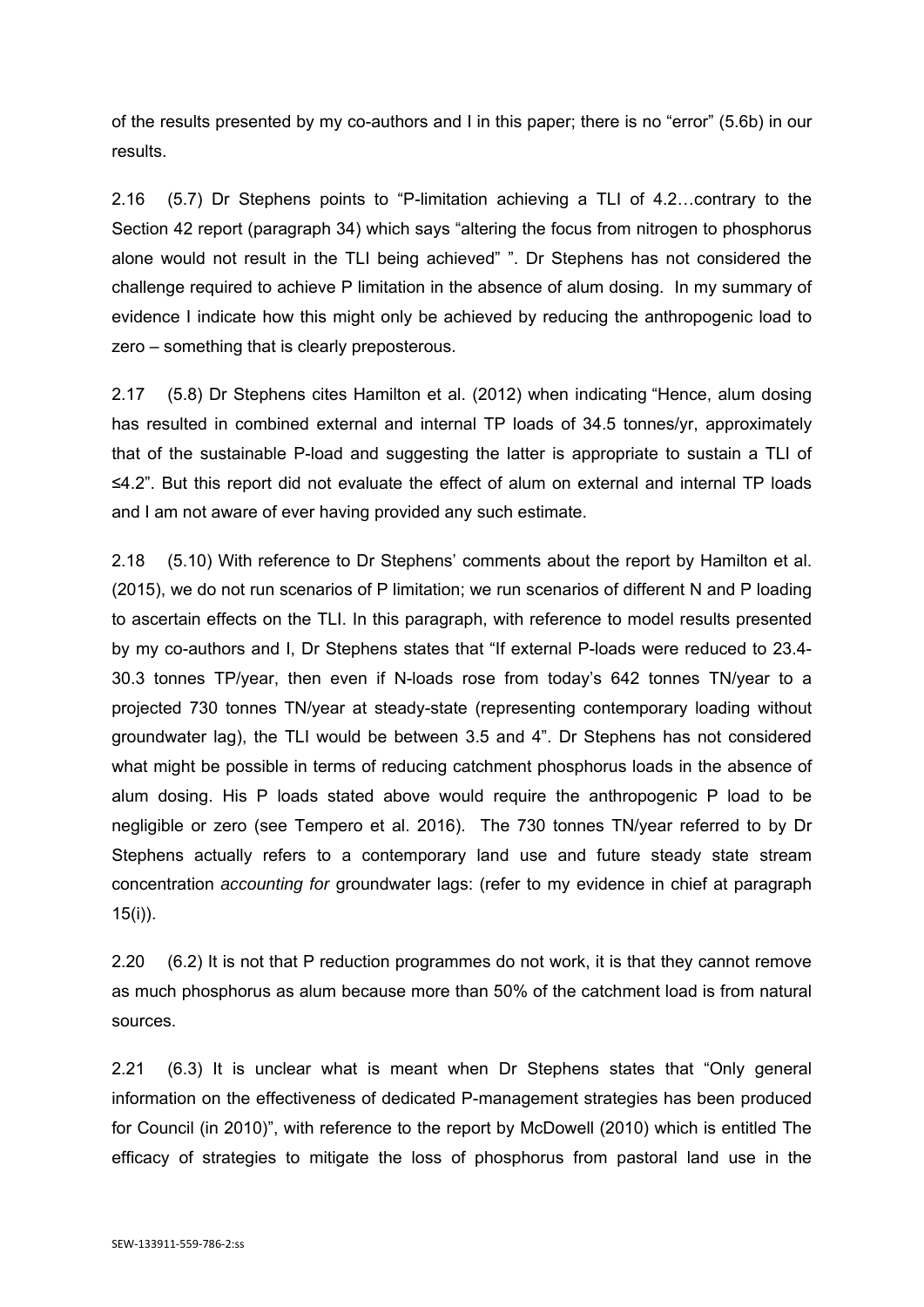catchment of Lake Rotorua<sup>18</sup>. Prof. McDowell is New Zealand's leading researcher on losses of phosphorus from pastoral catchments and he was tasked by the Bay of Plenty Regional Council to focus on phosphorus mitigation strategies specific to the Rotorua.

2.22 (6.4) Dr Stephens has again made grossly generalized and incorrect assertions derived from a paper<sup>19</sup> by my co-authors and I. He states that "For instance, since 2003 cyanobacterial biomass has declined nearly a thousand-fold and shifted to non-toxic species under stronger P-limitation". Cyanobacteria biomass was higher in 2004 than 2003, and it was also higher in 2009 than any of the preceding four years. In this paragraph Dr Stephens has also asserted that "P-limiting and co-limiting P-loads are by principle the same", but this is wrong. Similar levels of growth limitation are likely to occur under higher phosphorus loads when there is co-limitation than when there is only phosphorus limitation.

2.23 (6.5) Dr Stephens discusses how "inputs of atmospheric-N by heterocystous cyanobacteria would [then] negate reductions in anthropogenic-N", but this is conjecture and it is highly unlikely that heterocystous cyanobacteria would replace anywhere near the 320 t  $v<sup>-1</sup>$  of nitrogen removed in the incoming load.

2.24 (6.6) Dr Stephens states that "It remains uncertain however, if mitigation of anthropogenic P-loads can generate equivalent or greater reductions than alum has in achieving a TLI  $\leq$  4.2". This is a reason why a nitrogen reduction strategy is also required, concurrently with reducing phosphorus loads.

2.25 (7) The summary provided by Dr Stephens has the same flaws identified above which underpin his evidence:

(i) Adaptive management in relation to phosphorus is fundamental to a Bay of Plenty Regional Council's nutrient management strategy for Lake Rotorua (counter to Dr Stephen's paragraph 7.1).

(ii) P-limitation (as opposed to co-limitation) has not been demonstrated by me and should not be interpreted as such by Dr Stephens (in his paragraphs 7.2a and b).

(iii) The Bay of Plenty Regional Council does not propose "A focus on N reduction alone" (Dr Stephens' paragraph 7.2c).

**.** 

 $18$  McDowell (2010).

 $19$  Smith et al. (2016)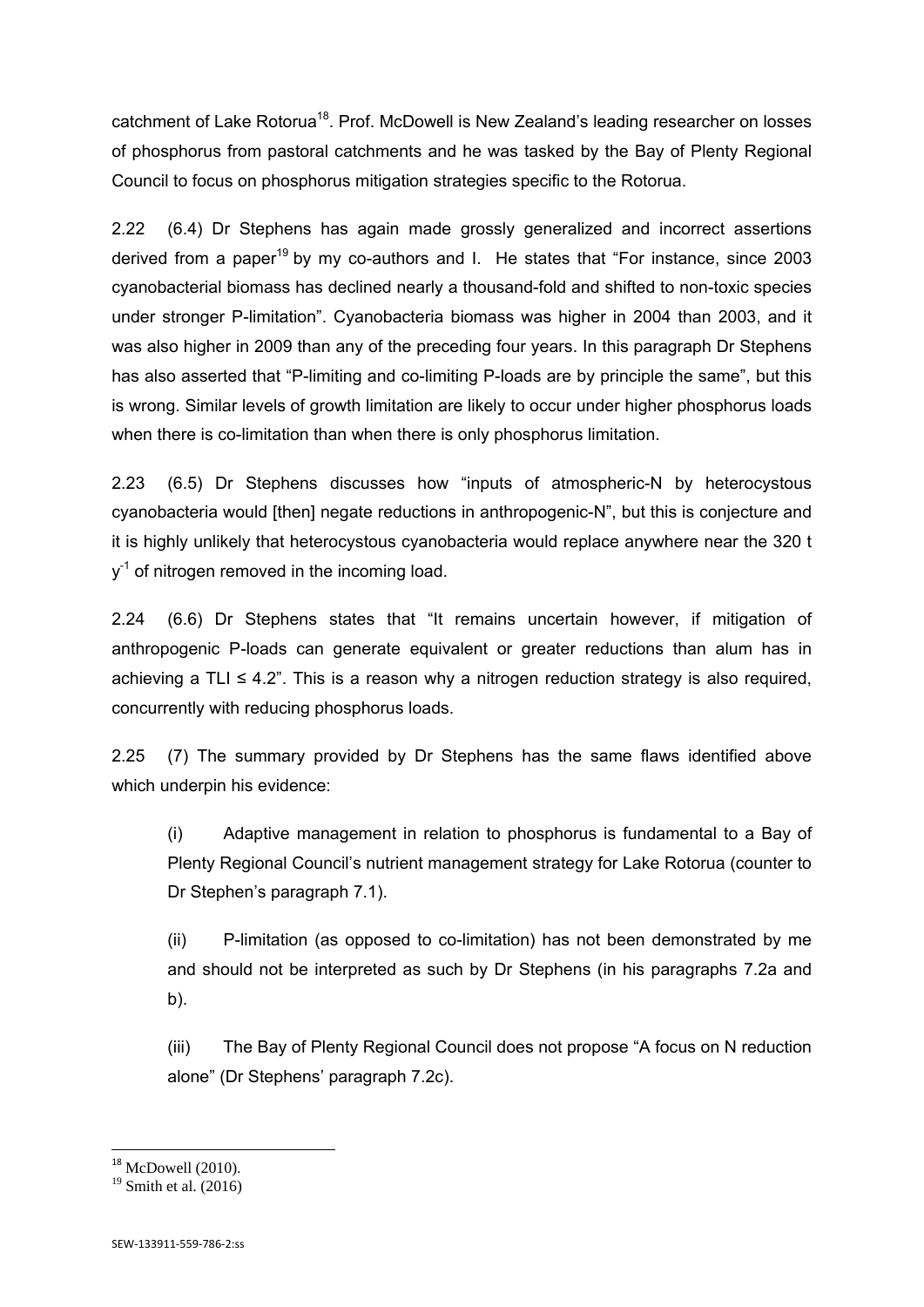2.26 (7.3b) Dr Stephens proposes that "Prioritising P-management would carry with it lesser cost or risk to the community in achieving a TLI ≤4.2 than the focus on Nmanagement in PC 10". He appears to ignore that a major risk will be in not meeting the TLI 4.2 target at all as a result of focus on P mitigation and not carrying out mitigation of both nitrogen and phosphorus.

2.27 (7.5) I agree with Dr Stephens on the value of regular reviews of trends in TLI (as currently carried out annually), recalibration of predictive models (but perhaps more accurately focused towards model development and updates as new data arise) and assessment of effects of P-reductions (but logically also including N based on the goals of the proposal Plan Change 10).

2.28 (7.6) The assertion by Dr Stephens of "the sustainable P load needing to be met irrespective of reductions in N loads, to result in co- or P-limitation at TLI ≤4.2" is wrong because, by definition, co-limitation implies a dependence on the N load.

2.29 (7.7) Dr Stephens has provided a confusing final statement because (i) he has interpreted that a phosphorus reduction strategy is not part of the proposed Plan Change 10 and (ii) he has confused nutrient ratios and nutrient limitation when considering that a reduction in nutrients (incorrectly referring only to N reduction) would degrade water quality.

## **3. REFERENCES**

Abell, JM, Ozkundakci D, Hamilton, DP. 2010. Nitrogen and phosphorus limitation of phytoplankton growth in New Zealand lakes: Implications for eutrophication control. Ecosystems 13(7): 966-977.

Abell J, Stephens T, Hamilton D, McBride C, Scarsbrook M. 2012. Analysis of Lake Rotorua Water Quality Trends: 2001-2012.ERI Report No. 10. Report prepared in response to Environment Court mediation, 21 November 2012. Environmental Research Institute, University of Waikato, Hamilton.

Burger D, Hamilton D, Hall J, Ryan E 2007a. Phytoplankton nutrient limitation in a polymictic eutrophic lake: community versus species-specific responses. Fundamental and Applied Limnology 169: 57-68.

Hamilton DP, Özkundakci D, McBride CG, Ye W, Luo L, Silvester W, White P. 2012. Predicting the Effects of Nutrient Loads, Management Regimes and Climate Change on Water Quality of Lake Rotorua. Centre for Biodiversity and Ecology Report 123, The University of Waikato, Hamilton, 71pp.

Hamilton DP, McBride CG, Jones HFE. 2014. Assessing the Effects of Alum Dosing of Two Inflows to Lake Rotorua against External Nutrient Load Reductions: Model Simulations for 2001-2012. Environmental Research Institute Report 49, The University of Waikato, Hamilton, 56 pp.